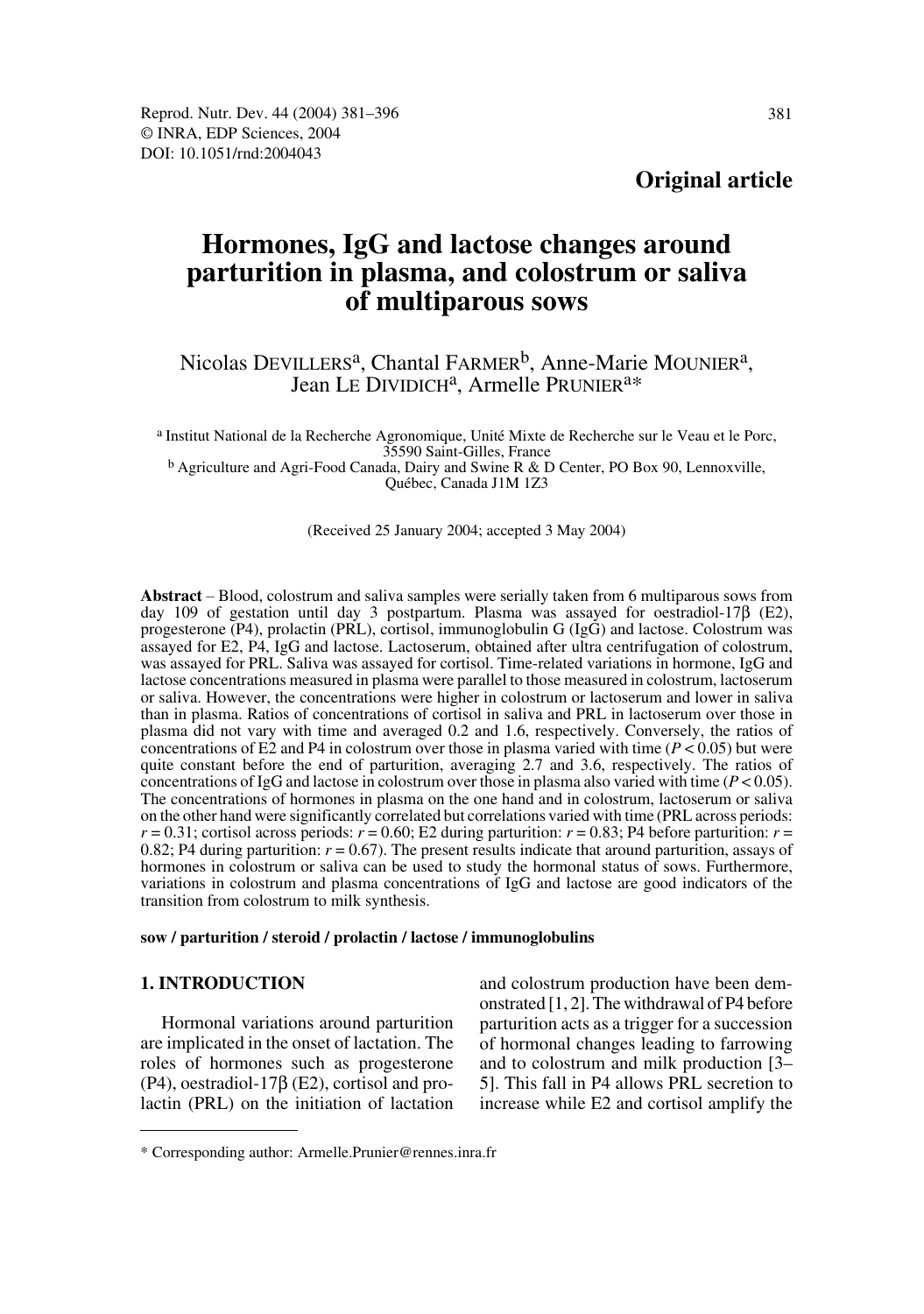stimulatory action of PRL on the mammary glands [2]. Indeed, the PRL surge at parturition is necessary for the onset of lactation [6, 7].

Colostrum synthesis in the mammary glands begins before parturition [5, 8]. During the last month of gestation, tight junctions between secretory cells of the mammary glands are open, thereby enabling the massive transfer of immunoglobulins (Ig) into the colostrum and the transfer of lactose from colostrum to plasma. Closure of tight junctions is one of the main events which indicates the transition from colostrum to milk production [5, 9]. It can be depicted from variations of concentrations of Ig and lactose in colostrum and plasma. This closure occurs between 24 and 36 h after the onset of parturition and is under the control of P4, cortisol and PRL [10, 11].

Hormones implicated in the control of gestation, parturition and lactation are present in colostrum and milk [12]. Assays of hormones in fluids such as urine, saliva or milk are an alternative to invasive blood collection and could be used for measuring hormone variations around parturition. Indeed, E2 and PRL have been assayed in sow milk [13, 14], and milk P4 is currently used for gestation diagnosis in ruminants [15, 16]. The aim of the present study was to determine patterns of variation of P4, PRL, E2, cortisol, lactose and IgG in plasma and to compare them to variations in colostrum/ lactoserum or saliva around parturition in sows.

## **2. MATERIALS AND METHODS**

## **2.1. Animals**

Eight Large White  $\times$  Landrace multiparous sows were housed in individual farrowing crates  $(2 \times 2.5 \text{ m})$  with straw bedding. During pregnancy, the sows were fed daily 1.1 kg $\cdot$ 100 kg<sup>-1</sup> live weight of a diet containing 13.3% crude proteins, 3090 kcal of digestible energy (DE) per kg and 0.49%

lysine. Throughout lactation, they were fed a diet providing 17.3% crude proteins, 3190 kcal of DE per kg and 0.8% lysine. On the day of farrowing, the sows were offered 2.0 kg of the lactation diet. Thereafter, this amount was increased by 500 g daily until ad libitum feeding. Water was supplied ad libitum throughout the experiment. Water intake and rectal temperature were recorded daily from day 109 of gestation until day 3 postpartum.

On day 108 of gestation, an indwelling Silastic® catheter was surgically inserted into the right jugular vein of all sows under general anaesthesia [17]. Parturition was not induced and only one sow (No. 56) received 5 mg serotonin (Sergotonine®, Mérial, Lyon, France) after the birth of her 11th piglet because of farrowing difficulties.

Time and weight at birth were recorded for all piglets. The start of parturition (T0) was defined as the moment when the first piglet was born. At one and two weeks of age, the piglets were again weighed. Litter size was recorded at farrowing, 24 h after the birth of the first piglet (T24) and two weeks later (Tab. I). Four piglets were removed only from one sow (No. 55) on day 4 postpartum since the number of pigs was higher than the number of functional teats.

Colostrum production during the first 24 h following parturition was estimated according to a previously described method which predicts piglets' colostrum intake from their birth weight and their weight gain [18]. Two sows were excluded from the analyses since they farrowed on day 111 of gestation and numerous samples were missing.

#### **2.2. Sampling**

Sampling volumes were 10 mL for blood, 1–2 mL for saliva, and 10–30 mL for colostrum. In order to establish the collection schedule, a "pre-farrowing" phase was defined. It started when colostrum could be easily expressed manually from the teats (this was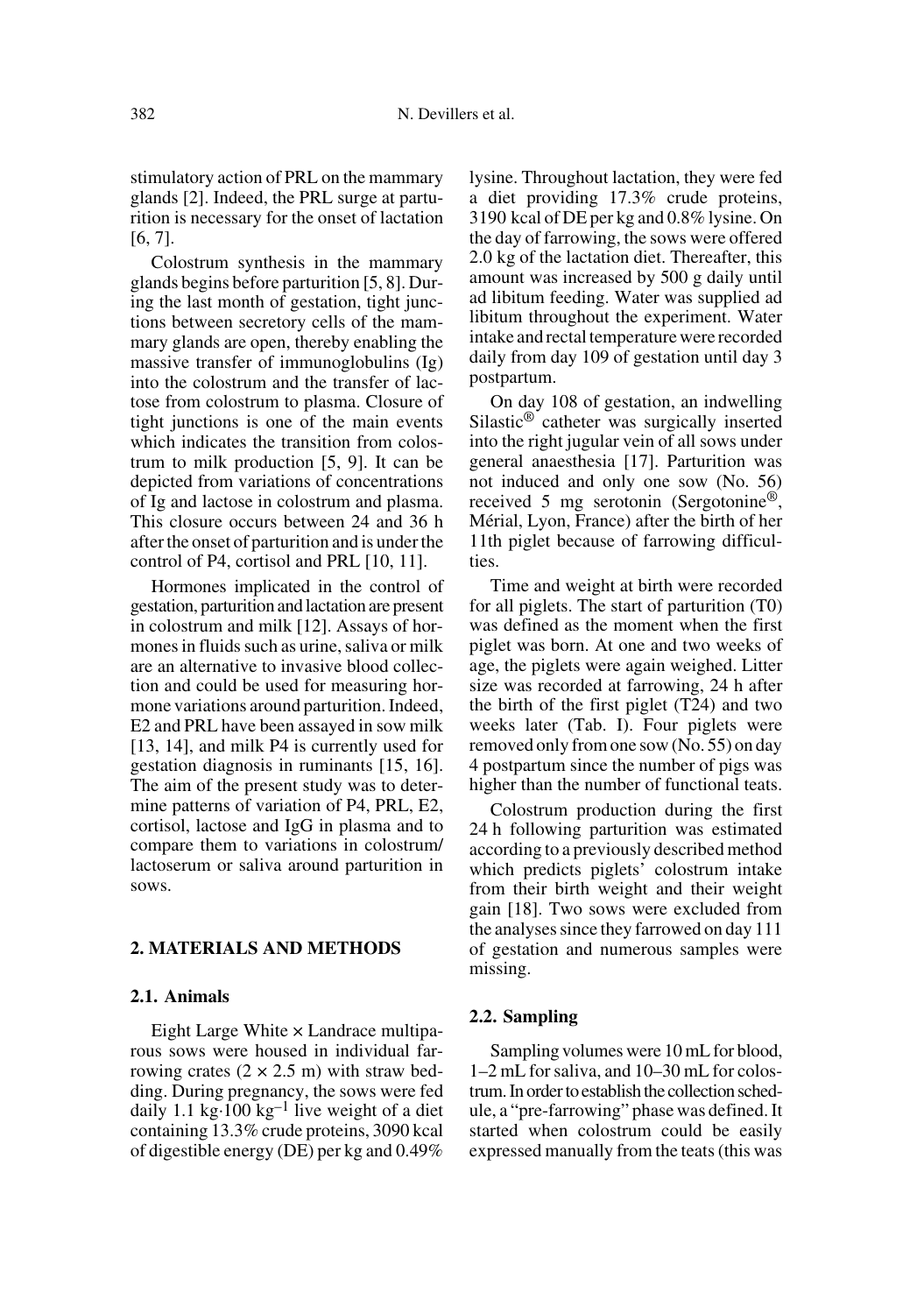| Sow                                                  | 51                 | 52                          | 55                 | 56                 | 57                 | 58                 |
|------------------------------------------------------|--------------------|-----------------------------|--------------------|--------------------|--------------------|--------------------|
| Parity                                               | $\overline{4}$     | $\mathcal{D}_{\mathcal{L}}$ | $\overline{4}$     | 5                  | $\mathfrak{D}$     | 6                  |
| Body weight on day 107<br>of gestation (kg)          | 292                | 263                         | 268                | 274                | 261                | 292                |
| Farrowing duration $(h:min)^1$                       | 5:05               | 12:15                       | 5:21               | 17:20              | 7:50               | 3:20               |
| Number of piglets born                               | 15                 | 15                          | 17                 | 12                 | 17                 | 9                  |
| Number of stillbirth piglets                         | 1                  | 3                           | $\Omega$           | 1                  | 5                  | 1                  |
| Litter size at T24                                   | 14                 | 12                          | 17                 | 10                 | 11                 | 8                  |
| Litter size at day 15 post-partum                    | 13                 | 9                           | 11                 | 10                 | 9                  | 8                  |
| Colostrum production during<br>the first $24 h (kg)$ | 2.86               | 4.13                        | 2.85               | 3.77               | 2.61               | 3.36               |
| Piglet birth weight $(kg)^2$                         | 1.16               | 1.24                        | 1.12               | 1.25               | 1.43               | 1.71               |
|                                                      | $\pm 0.06$         | $\pm 0.07$                  | $\pm 0.05$         | $\pm 0.11$         | $\pm 0.07$         | $\pm 0.08$         |
| Piglet body weight at T24 $(kg)^2$                   | 1.27<br>± 0.06     | 1.47<br>$\pm 0.07$          | 1.17<br>$\pm 0.05$ | 1.50<br>$\pm 0.09$ | 1.52<br>$\pm 0.09$ | 1.83<br>$\pm 0.10$ |
| Piglet body weight one week<br>after birth $(kg)^2$  | 1.94<br>$\pm 0.07$ | 2.48<br>$\pm 0.12$          | 2.44<br>$\pm 0.12$ | 2.39<br>$\pm 0.17$ | 2.38<br>$\pm 0.14$ | 2.84<br>$\pm 0.13$ |

Table I. Reproductive performance of sows and piglets growth.

<sup>1</sup> Calculated as the time elapsed between birth of the first and last piglet.<br><sup>2</sup> Litter mean  $\pm$  SEM.

further calculated to be 8 h before the onset of parturition on average). From day 109 of gestation, 2 blood samples were collected daily at 9.30 and 21.30. Starting on day 113 of gestation, 2 additional blood samples were collected at 3.30 and 15.30. From the start of the "pre-farrowing" phase until 12 h after the beginning of parturition (T12), blood samples were collected at hourly intervals. Between T12 and T60, blood was again collected at 3.30, 9.30, 15.30 and 21.30. The time schedule for colostrum collection was similar to that for blood except that samples were collected every 2 h (instead of hourly) from the start of the "pre-farrowing" phase until T12. Saliva was collected at 3.30, 9.30, 15.30 and 21.30 from day 113 of gestation until T48.

Blood samples were collected in heparinized tubes, placed immediately on ice and centrifuged for 10 min at 3000 *g* and 4 °C. Saliva was collected on a cotton pad which was thereafter inserted in a tube (Salivette, Sarstedt 51588 Nümbrecht, Germany) that was centrifuged for 5 min at 3000 *g* and 4 °C. Colostrum was collected from all teats without the use of oxytocin, filtered on a gauze tissue and stored at 4 °C. The trial of colostrum collection was limited to 15 min. After T12, collection of colostrum became more difficult and numerous samples were missing. Within 24 h of collection, a 5-mL colostrum sample was warmed at 38 °C, homogenized and ultra-centrifuged twice at 50 000 *g* and 0 °C over 1 h before lactoserum collection. All samples were stored at  $-20$  °C.

## **2.3. Sample analyses**

Prolactin concentrations in plasma and lactoserum were determined by a validated homologous double-antibody radioimmunoassay [19]. Assay sensitivity, estimated as 90% of total binding, was 1.8 ng·mL<sup>-1</sup>. The intra- and interassay coefficients of variation were 3.5 and 2.9%, respectively, for a plasma containing 50 ng·mL<sup>-1</sup> and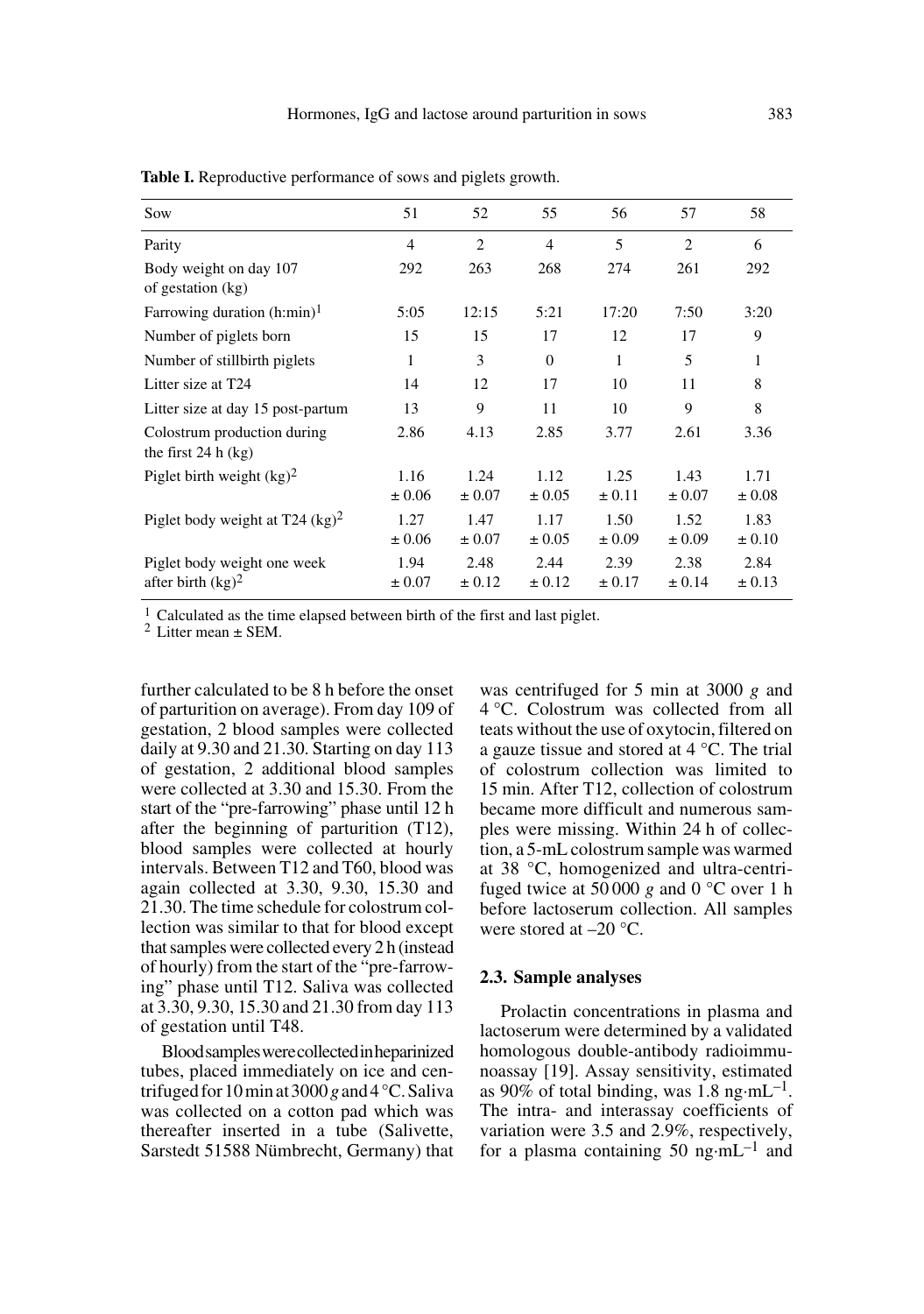were 6.9 and 6.4%, respectively, for a lactoserum containing 24 ng·m $L^{-1}$ .

Progesterone, E2 and cortisol concentrations were determined with commercial kits (P4, E2 and cortisol in plasma and colostrum: Immunotech RIA kit, 13276 Marseille, France, Ref. 2465, 2464 and 2466, respectively; cortisol in saliva: Diasorin RIA kit, Minnesota, USA, Ref. CA-1529). One milliliter of colostrum was previously homogenized with ultrasound for 5 to 15 s. For P4 measurement in colostrum, average recovery after the addition of known amounts of the hormone (1.8, 4.4, 8.8 and  $22 \text{ ng} \cdot \text{m} \text{L}^{-1}$ ) was 107% and assay sensitivity was 0.6 ng·mL<sup>-1</sup>. For E2 measurement in colostrum, average recovery after the addition of known amounts of the hormone (44, 88, 200, 440, 1100 pg·mL<sup>-1</sup>) was 104 % and assay sensitivity was  $26 \text{ pg} \cdot \text{mL}^{-1}$ . The intra- and interassay coefficients of variation for P4 were 4.9 and 14.3%, respectively, for a colostrum containing  $9.\overline{9}$  ng·mL<sup>-1</sup>. The intraand interassay coefficients of variation for E2 were 1.7 and 4.6%, respectively, for a colostrum containing 366 pg·mL<sup>-1</sup>.

For the cortisol measurement in saliva, average recovery after the addition of known amounts of the hormone (0.5, 1.5, 5, 12.5, 30 and 90 ng·mL<sup>-1</sup>) was 101% and the intraassay coefficient of variation was 8.1% at  $12$  ng·mL<sup>-1</sup>. All saliva samples were measured in a single assay.

For measurements in plasma, assay sensitivities were  $1.4$  ng·mL<sup>-1</sup>, 16 pg·mL<sup>-1</sup> and 1.9 ng·mL<sup>-1</sup> for P4, E2 and cortisol, respectively. The intra-assay coefficient of variation was 7.8% at 12 ng P4·mL<sup>-1</sup>, 3.0% at 473 pg  $E2 \cdot mL^{-1}$  and 5.5% at 69 ng cortisol·mL–1. Measurements were realized in single assays.

Immunoglobulins G were assayed by ELISA in whole colostrum using a pig IgG ELISA Quantitation Kit (Bethyl, Texas, USA, Ref. E100-104). The plates were coated overnight at  $4^{\circ}$ C with 100 µL of goat antipig IgG-Fc fragment diluted at 1% in 0.05 M sodium carbonate solution (pH 9.6, Sigma, St-Louis, USA, Ref. S2127). Thereafter, the plates were saturated for 1 h at 20 °C with TBS (Sigma, Ref. T6664, St-Louis, USA) containing 1% BSA (Sigma, Ref. A7906). Colostrum samples were diluted at 1/106 in TBS with 0.05% Tween 20 (Sigma, Ref. P1379) and 1% BSA, added in duplicates to the plates  $(200 \,\mu\mathrm{L} \cdot \mathrm{well}^{-1})$  and incubated for 2 h at 20 °C. The plates were subsequently incubated for 2 h at 20 °C with peroxidase-labeled anti-pig IgG-Fc fragment and  $100 \mu L$  of substrate  $(3,3,5,5)$ <sup>-</sup>tetramethylbenzidine, Sigma, Ref. T4444). Between each step, plates were washed at least three times with TBS containing 0.05% Tween 20. The colored reaction was stopped with 100  $\mu$ L of a 3 M H<sub>2</sub>SO<sub>4</sub> solution and the absorbancy at 450 nm was recorded using an ELISA plate reader (ARGUS 300, Packard, Meriden, USA). Average recoveries were 111% and 103% for plasma and colostrum, respectively. Assay sensitivity was  $23 \text{ ng} \cdot \text{m} \text{L}^{-1}$ . Dilution curves of plasma (1/25 000 to 1/200 000) or colostrum (1/150 000 to 1/2 400 000) and standard curves were parallel. The intraand interassay coefficients of variation were 5.3% and 15.7%, respectively, for a plasma containing 11 mg·mL<sup>-1</sup> and were 2.6% and 5.8%, respectively, for a colostrum containing 67 mg·m $L^{-1}$ .

Nitrogen (N) was determined according to the method of Dumas (AOAC 7 024, 1831) based on sample pyrolysis and direct determination of N2 using an automatic device (Leco FP-428, LECO Corporation, St-Joseph, USA). Crude proteins were estimated to be  $N \times 6.38$  [20]. Total lipids were measured according to the Gerber method (AOAC 1990 [21]).

Lactose in colostrum was assayed using an enzymatic method (Lactose/D-galactose test combination, R-Biopharm – Roche, Darmstadt, Germany, Ref. 0176303). Lactose in plasma was assayed with the same commercial kit after deproteinization with perchloric acid and neutralization with potassium hydroxide according to the method described by the manufacturer. The sensitivity of the assay was 4  $\mu$ g lactose $mL^{-1}$ .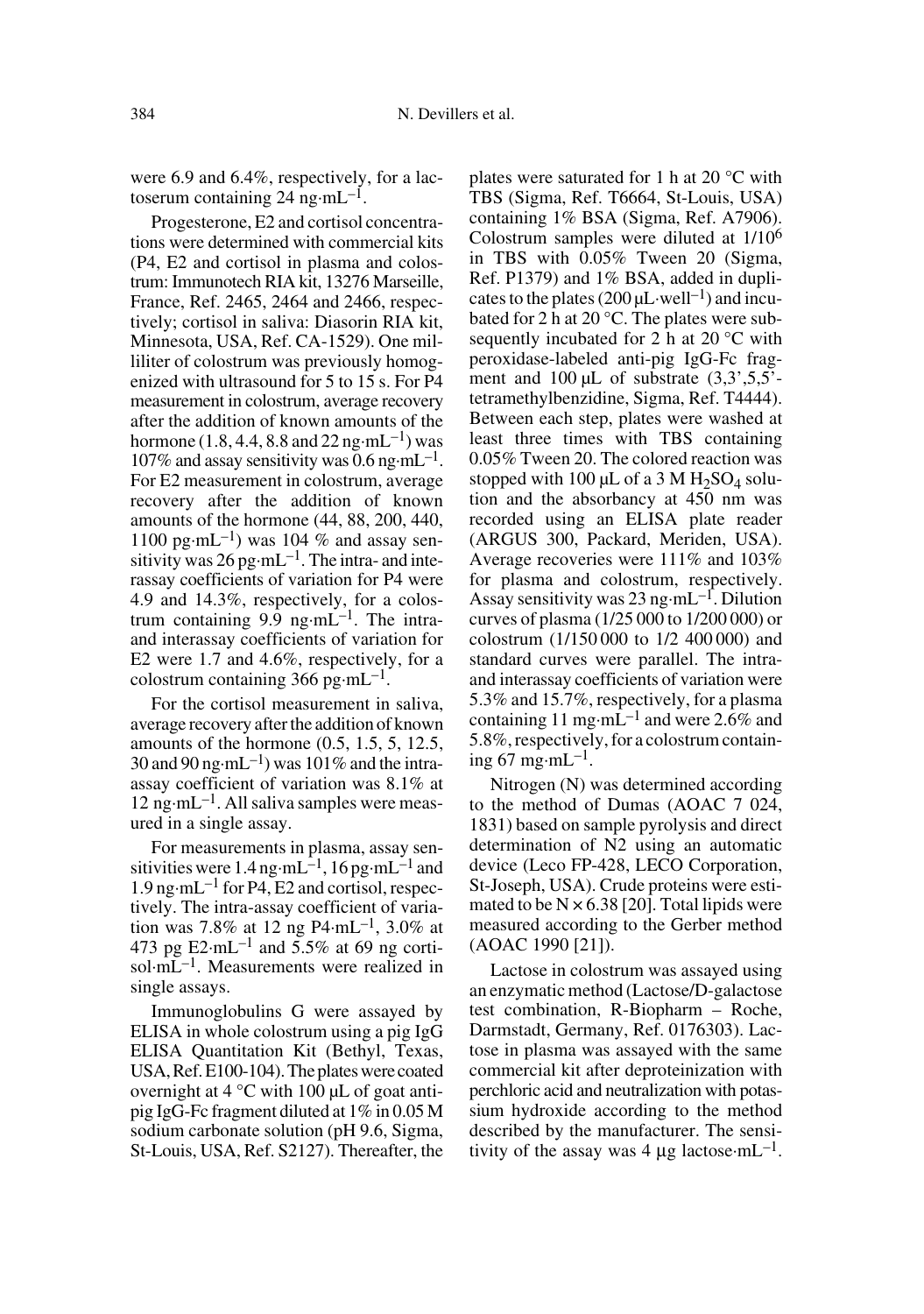The intraassay coefficient of variation was 3% for a plasma containing 96  $\mu$ g·mL<sup>-1</sup>.

#### **2.4. Data processing and statistics**

Individual profiles of plasma E2, PRL and cortisol, and salivary cortisol were analyzed according to the method described by Merriam and Wachter [22]. The baseline was evaluated at each point using a weighted regression calculated on the 72 h period surrounding the considered point. A spike was identified when the measured concentrations differed from the baseline at the 1, 0.5 and 0.05% statistical levels for PRL, E2 and cortisol, respectively. Plasma profiles of P4 and IgG did not present spikes but only falls of concentrations whereas plasma profiles of lactose mostly presented rises. To determine the time, amplitude and duration of the falls or rises, a pre-farrowing baseline level was calculated from the concentrations measured at least 72 h before parturition. A post-farrowing level was also calculated from the concentrations measured after T24. Root mean square error (MSE) was calculated for those baseline levels and used to detect concentrations differing at the 5% statistical level. The duration of colostrum sampling was not sufficient to analyze the characteristics of the profiles.

The Pearson Correlation procedure of SAS [23] was used to determine the correlations between the concentrations in plasma, colostrum, lactoserum or saliva. Variations over time were studied by analyses of variance with the GLM procedure of SAS followed by the Dunnett test.

## **3. RESULTS**

#### **3.1. Sow performances**

Parturition occurred between days 112 and 114 of gestation. Litter size at birth ranged from 9 to 17 with 0 to 5 stillbirth piglets (Tab. I). Farrowing duration ranged from 3.3 h for sow 58 to 17.3 h for sow 56, whose 11 first piglets were extracted manually in 9 h and the 12th piglet was born naturally

8.3 h later. Significant variations with time were depicted for water intake  $(P < 0.01)$ and rectal temperature (*P* < 0.001). Water intake was higher on day  $-1$  (20.3  $\pm$  3.7 L) than before (average daily intake for days –5 to –3: 11.9 ± 0.9 L, *P* < 0.05). Rectal temperature was higher on day  $1(38.5 \pm 0.10 \degree C)$ and day  $2(38.9 \pm 0.35 \degree C)$  than before (days  $-5$  to  $-3$ : 37.5 °C  $\pm$  0.18 °C,  $P < 0.05$ ).

## **3.2. Hormones: oestradiol, progesterone, prolactin and cortisol**

There were significant variations with time for all hormones measured either in plasma, colostrum, lactoserum or saliva  $(P < 0.05$  for cortisol in saliva,  $P < 0.0001$ for all other hormonal measurements). Plasma concentrations of E2 were already high at T–120 and continued to increase achieving peak values just before the birth of the first piglet (Fig. 1). They started to decline after parturition and decreased until T24. The values from T10 to T60 were lower than the values measured prior to  $T-72 (P \le$ 0.05, Fig. 1). Individual plasma patterns differed between sows, with the number of spikes ranging from 1 (sows 52, 55, 57) to 3 (sow 58). Concentrations of E2 in the colostrum varied in parallel with plasma values even though the decrease after parturition occurred slightly earlier and was more pronounced.

Plasma progesterone decreased slowly between T–120 and T–19 and more rapidly until T12 (Fig. 1). From T–3 until the end of the experiment, concentrations were continuously lower than those measured prior to T $-72$  ( $P < 0.05$ ). Progesterone concentrations in colostrum also showed a significant drop around parturition.

Plasma PRL concentrations were low until T–48 and increased slowly thereafter. Concentrations from T–18 until the end of the experiment were higher than those measured prior to T–72 (*P* < 0.05, Fig. 1). Peak values were reached shortly after the start of parturition (T6 in average). Numerous spikes  $(3.3 \pm 0.2 \text{ per sow})$  were identified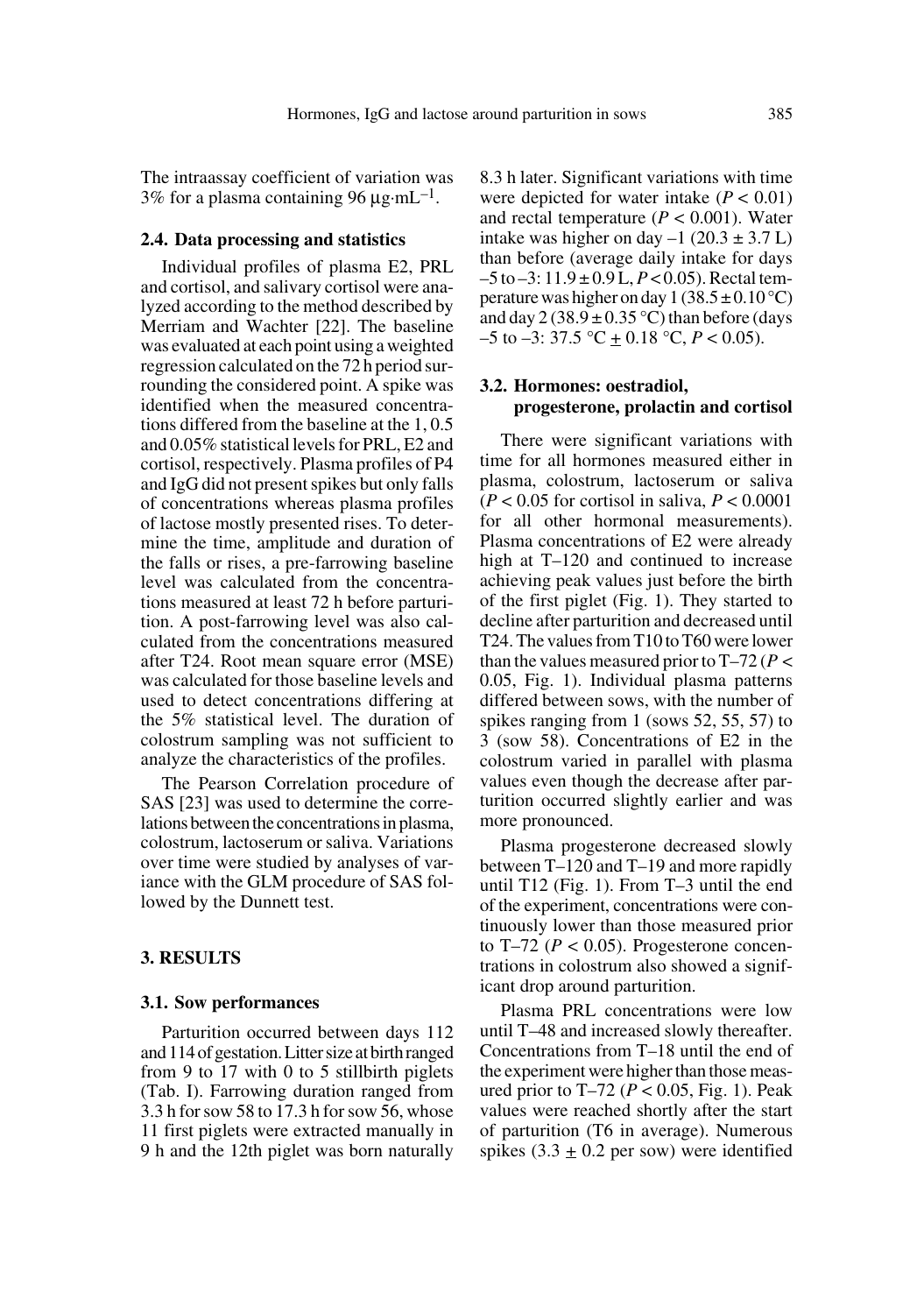

**Figure 1.** Mean concentrations of oestradiol-17 $\beta$  (E2, pg·mL<sup>-1</sup>), progesterone (P4, ng·mL<sup>-1</sup>), prolactin (PRL, ng·mL<sup>-1</sup>) and cortisol (ng·mL<sup>-1</sup>) in plasma (square symbols:  $\blacksquare$  or  $\square$ ), colostrum (triangle symbols:  $\blacktriangle$  or  $\triangle$ ), lactoserum (diamond symbol:  $\blacklozenge$  or  $\diamondsuit$ ) and saliva (round symbol:  $\blacklozenge$ or O) around parturition (h). Mean farrowing duration is represented by the black horizontal bars. Empty symbols ( $\Box$ ,  $\triangle$ ,  $\Diamond$  or  $\circ$ ) represent values that differ (*P* < 0.05) from mean concentrations calculated with values prior to T–72 for plasma and saliva or prior to T0 for colostrum and lactoserum. Standard errors: E2, plasma: 112 pg·mL<sup>-1</sup>; colostrum: 374 pg·mL<sup>-1</sup>. P4, plasma: 1.5 ng·mL–1; colostrum: 3.9 ng·mL–1. PRL, plasma: 14.7 ng·mL–1; lactoserum: 18.4 ng·mL–1. Cortisol, plasma: 21.1 ng·mL–1; saliva: 4.8 ng·mL–1.

between T–69 and T48 and their number varied from 2 (sow 56) to 5 (sow 51). Concentrations of PRL in lactoserum were also the highest just before parturition and declined rapidly thereafter in parallel to those measured in plasma (Fig. 1).

Plasma concentrations of cortisol increased slowly from T–120 to T–24 and rapidly thereafter, reaching peak values during parturition (Fig. 1). Numerous spikes  $(4.7 \pm 0.3$  per sow) were present between T–56 and T48 and their number varied from 2 (sow 56) to 7 (sows 55, 58). Variations in concentrations of cortisol in saliva paralleled those in plasma, with peak values being seen during parturition.

Across sows, plasma concentrations of P4 and E2 were negatively correlated before parturition ( $r = -0.44$ ,  $P < 0.001$ ,  $n = 90$ ). Similarly, plasma P4 and PRL were negatively linked before parturition  $(r = -0.56)$ ,  $P < 0.001$ ,  $n = 90$ ). Progesterone and oestradiol concentrations in colostrum were not significantly correlated with the colostrum lipid level  $(P > 0.1)$ .

Mean ratios of concentrations measured in colostrum/lactoserum (or saliva) and plasma did not vary with time  $(P > 0.1)$  for PRL (1.6  $\pm$  0.6) or cortisol (0.2  $\pm$  0.2), but varied with time for E2 ( $P < 0.0001$ ) and P4 (*P* < 0.01, Fig. 2). This ratio was lower and less variable before and during parturition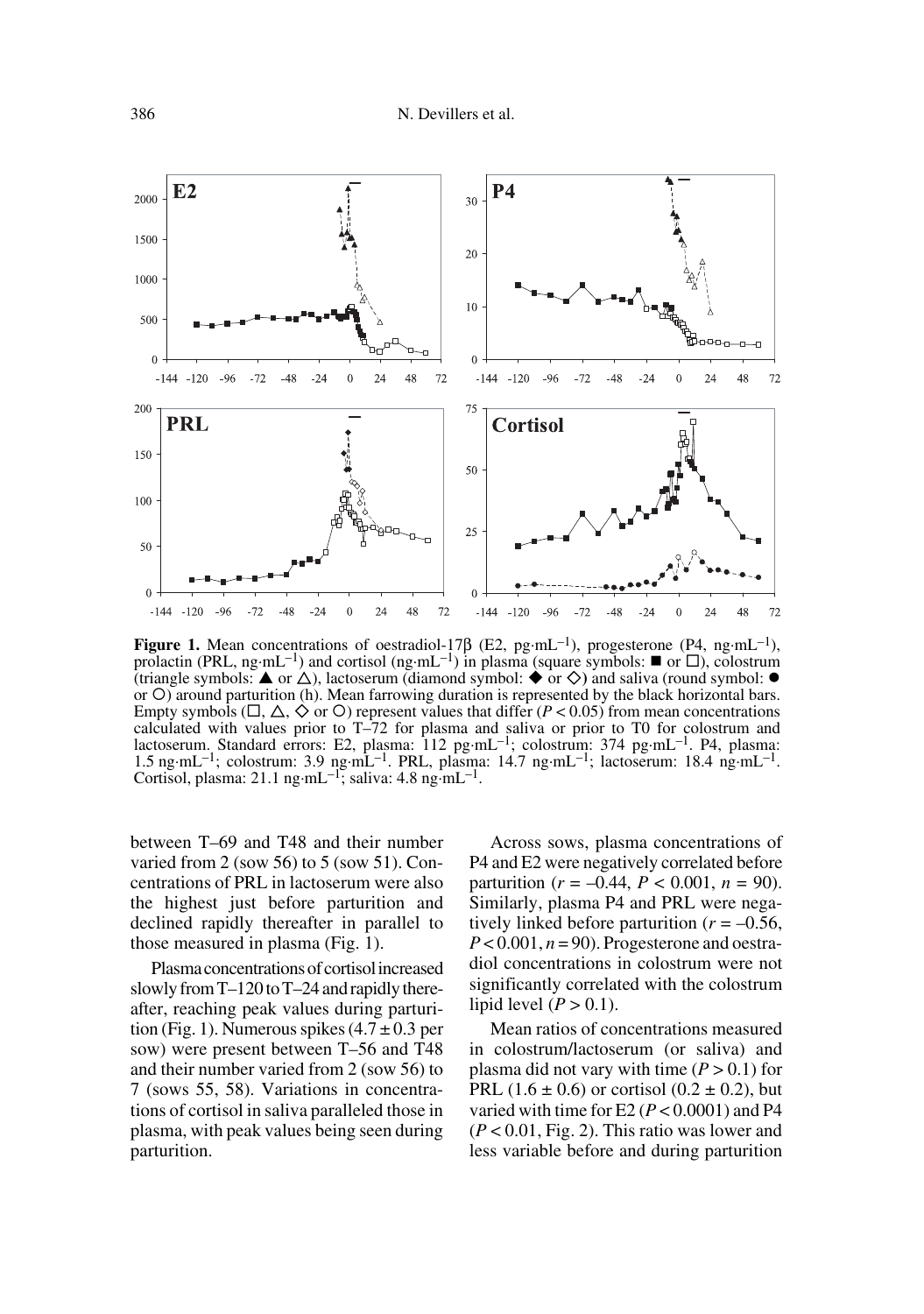

**Figure 2.** Ratios of concentrations of oestradiol (E2), progesterone (P4) and immunoglobulin G (IgG) in colostrum on those in plasma upon time (h) around parturition. Vertical dashed lines indicate the beginning of parturition.

 $(E2: 2.5 \pm 0.1, P4: 3.6 \pm 0.1)$  than after parturition (E2:  $9.6 \pm 2.9$ , P4:  $5.5 \pm 0.8$ ).

Correlations between concentrations measured in plasma vs. colostrum, lactoserum, or saliva were examined across sows (Tab. II). For cortisol and PRL, the correlations were significant across periods (i.e. over the course of the experiment from T–120 to T54). For E2, the concentrations were closely correlated only during parturition  $(P < 0.001)$ whereas for P4, they were closely correlated also before parturition  $(P < 0.001)$ .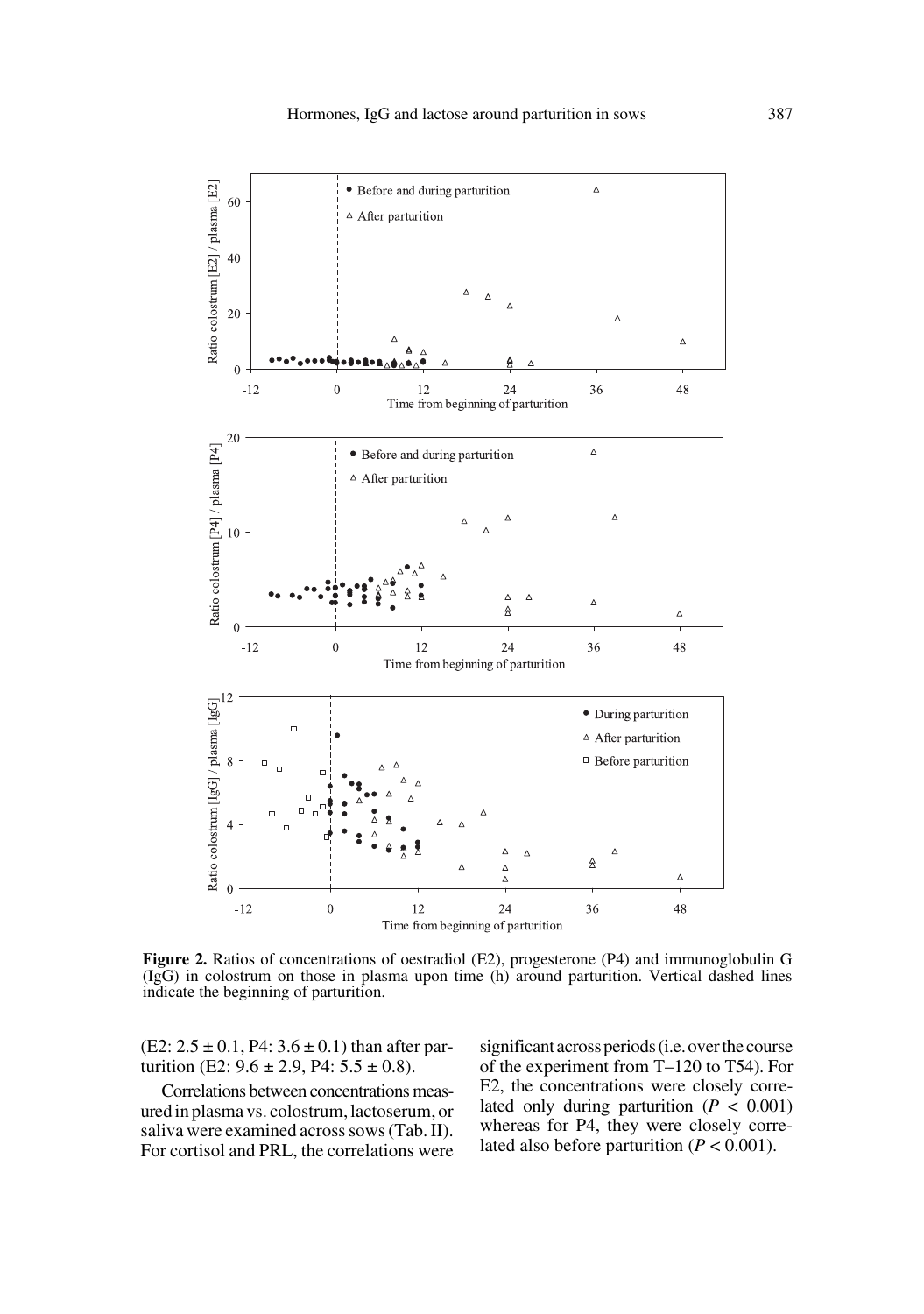**Table II.** Correlations between concentrations of oestradiol-17β, progesterone, prolactin, cortisol, immunoglobulin G and lactose in plasma on the one hand, and in colostrum, lactoserum or saliva on the other hand for samples collected before, during or after parturition or over the course of the experiment ( $r =$  coefficient of correlation,  $n =$  number of pairs; \*  $P \le 0.05$ ; \*\*  $P \le 0.01$ ; \*\*\*  $P \le 0.001$ ).

|                             |                  |          | Before parturition During parturition After parturition Across periods |         |           |
|-----------------------------|------------------|----------|------------------------------------------------------------------------|---------|-----------|
| Oestradiol-17 $\beta^{1,2}$ | r                | 0.52     | $0.83***$                                                              | $-0.16$ |           |
|                             | $\boldsymbol{n}$ | 11       | 26                                                                     | 24      |           |
| Progesterone <sup>1,2</sup> | r                | $0.82**$ | $0.67***$                                                              | $-0.15$ |           |
|                             | $\boldsymbol{n}$ | 10       | 24                                                                     | 26      |           |
| Prolactin <sup>3,4</sup>    | r                |          |                                                                        |         | $0.31*$   |
|                             | $\boldsymbol{n}$ |          |                                                                        |         | 44        |
| Cortisol $5,4$              | r                |          |                                                                        |         | $0.60***$ |
|                             | $\boldsymbol{n}$ |          |                                                                        |         | 97        |
| Immunoglobulin $G^{1,2}$    | r                | $-0.51$  | 0.18                                                                   | $-0.08$ |           |
|                             | $\boldsymbol{n}$ | 11       | 26                                                                     | 26      |           |
| Lactose <sup>1,2</sup>      | r                | 0.39     | $0.40*$                                                                | 0.20    |           |
|                             | $\boldsymbol{n}$ | 10       | 25                                                                     | 26      |           |

<sup>1</sup> Correlation between concentrations in plasma and colostrum.<br><sup>2</sup> Correlation across periods was not calculated since the ratio of concentrations in colostrum over those in plasma varied significantly with time.<br> $3$  Correlation between concentrations in plasma and lactoserum.

<sup>4</sup> Correlations for each period were not calculated since the ratio of concentrations in lactoserum or saliva over those in plasma did not vary significantly with time.

<sup>5</sup> Correlation between concentrations in plasma and saliva.

## **3.3. Immunoglobulin G and lactose**

Plasma concentrations of IgG decreased from T–108 until parturition and were lower between T–42 and T60 than prior to T–72  $(P < 0.05$ , Fig. 3). On the contrary, concentrations of IgG in colostrum were very high just before parturition and declined very rapidly from the start of farrowing until T24. They were lower between T6 and T60 than prior to parturition  $(P < 0.05)$ . Across sows and over the course of the experiment, concentrations of IgG in colostrum and in plasma were not correlated (Tab. II). Ratios of concentrations in colostrum over those in plasma varied with time  $(P < 0.0001$ , Fig. 2) and ratios measured later than 10 h postpartum were lower than the mean ratios obtained before parturition  $(P < 0.05)$ .

Plasma concentrations of lactose were very low between T–120 and T–80, increased slowly until T–24 and more rapidly until T–12 (Fig. 4). Indeed, plasma concentrations were higher between T–18 and T64 than prior to  $T-72 (P< 0.05)$ . Lactose measurements in colostrum showed a significant increase during parturition and peak values were reached at about T24. The ratios of lactose concentrations in colostrum over those in plasma varied with time  $(P < 0.05)$ . Except for sow 55, this ratio was the lowest during parturition (Fig. 5). Across sows, concentrations of lactose in colostrum and in plasma were closely correlated during parturition ( $P < 0.05$ , Tab. II).

Across sows and periods, plasma P4 concentrations were negatively correlated with the lactose in colostrum  $(r = -0.55, P <$  $0.001$ ,  $n = 61$ ) and positively correlated with IgG in colostrum (*r* = 0.53, *P* < 0.001, *n* = 61). Finally, plasma E2 was positively correlated with the IgG in colostrum  $(r = 0.65)$ ,  $P < 0.001$ ,  $n = 64$ ).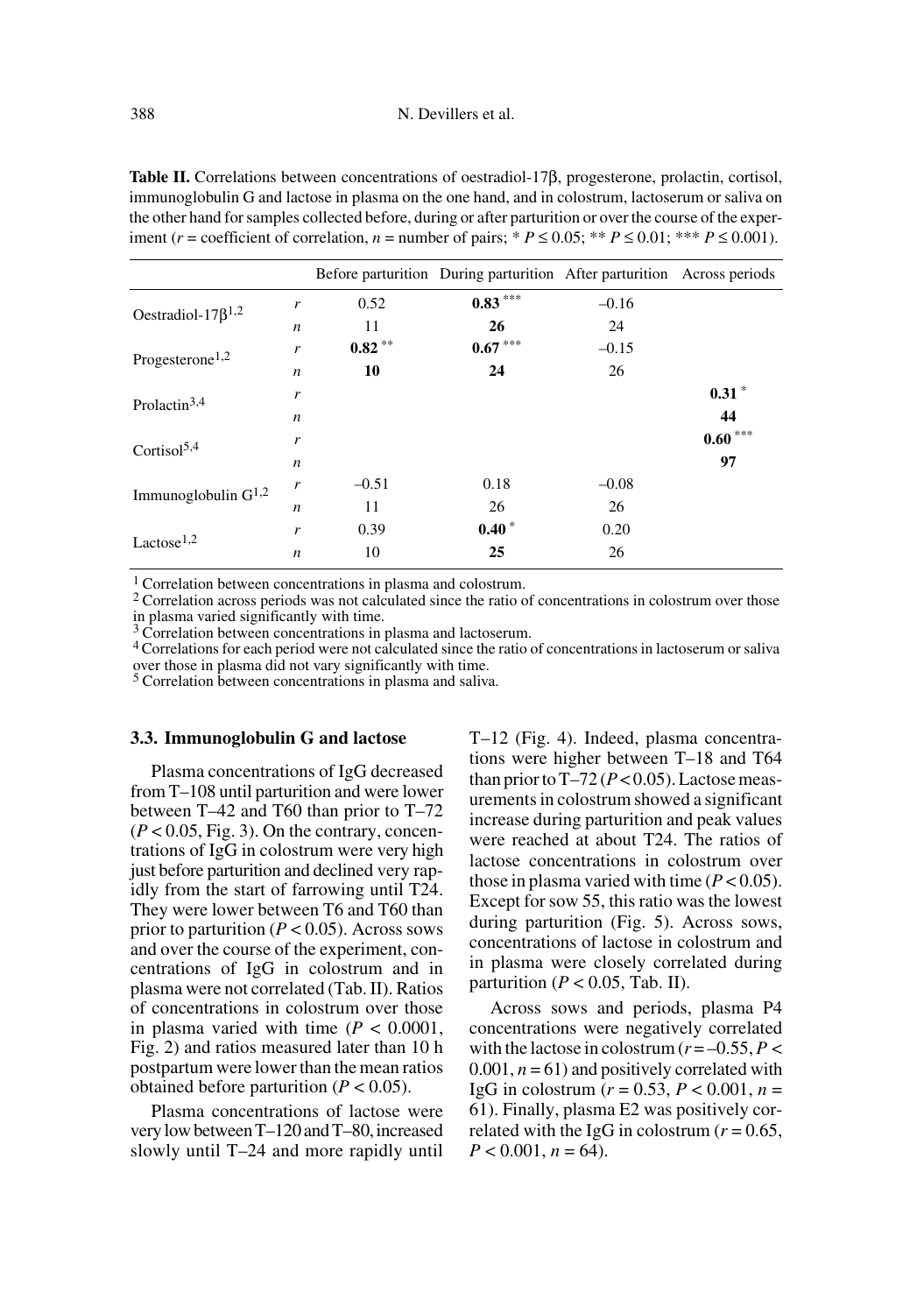

**Figure 3.** Mean concentrations of immunoglobulin G in plasma (square symbols:  $\blacksquare$  or  $\Box$ , SE = 1.79 mg·mL<sup>-1</sup>) and colostrum (triangle symbols:  $\triangle$  or  $\triangle$ , SE = 12.21 mg·mL<sup>-1</sup>) around parturition. Mean farrowing duration is represented by the black horizontal bar. Empty symbols  $(\Box$ or  $\Delta$ ) represent values that differ ( $P < 0.05$ ) from mean concentrations calculated with values prior to T–72 for plasma or prior to T0 for colostrum.



**Figure 4.** Mean concentrations of lactose in plasma (square symbols:  $\blacksquare$  or  $\Box$ , SE = 5.97 µg·mL<sup>-1</sup>) and colostrum (triangle symbols:  $\triangle$  or  $\triangle$ , SE = 2.24 mg·mL<sup>-1</sup>) around parturition. Mean farrowing duration is represented by the black horizontal bar. Empty symbols ( $\Box$  or  $\Delta$ ) represent values that differ ( $P < 0.05$ ) from mean concentrations calculated with values prior to T-72 for plasma or prior to T0 for colostrum.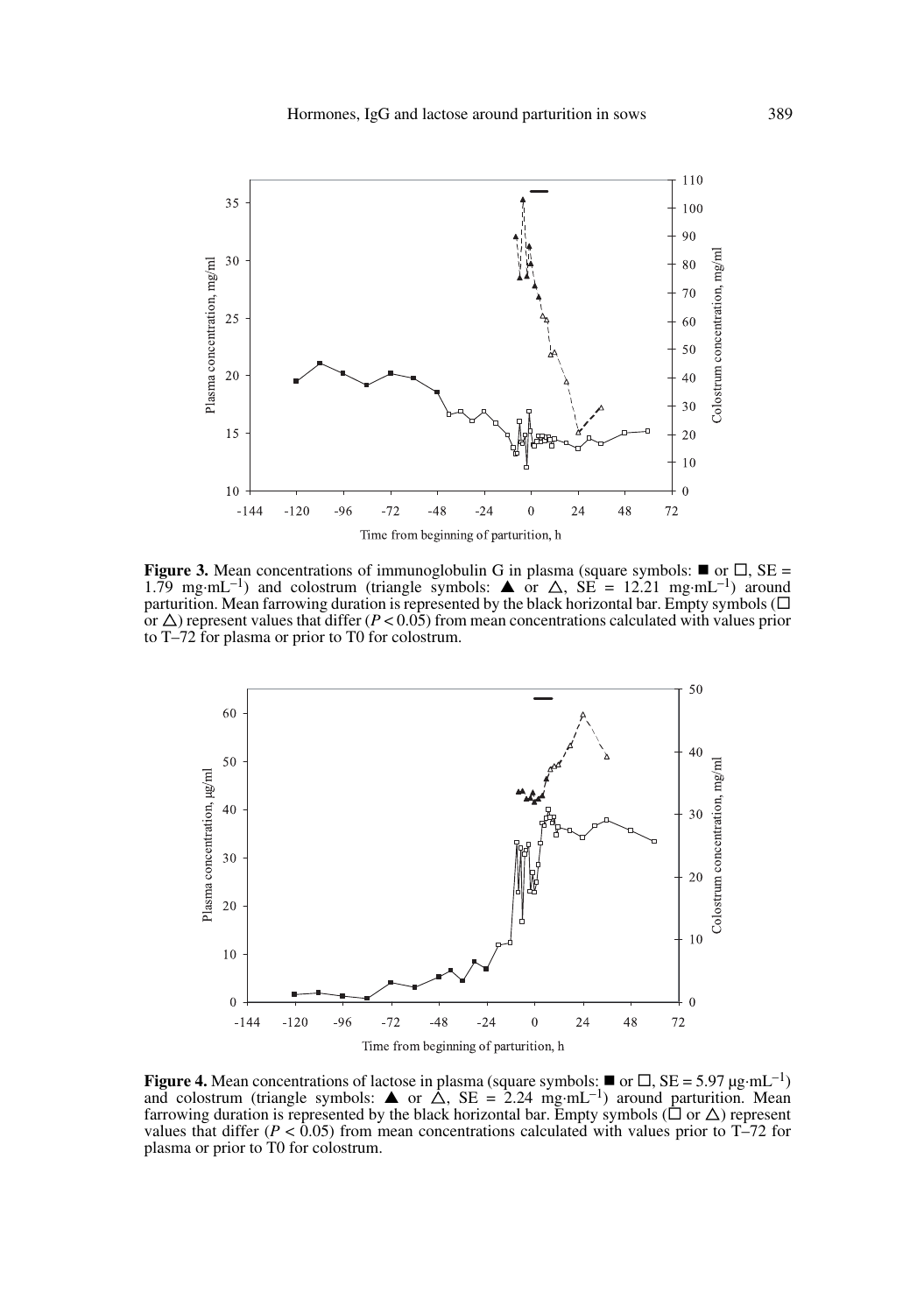

**Figure 5.** Variation of the ratio of concentrations of lactose in colostrum on those in plasma upon time (h) around parturition for the 6 sows. Vertical dashed lines delimit parturition.

## **4. DISCUSSION**

To our knowledge, this is the first study comparing the patterns of P4, E2, cortisol and PRL in plasma to those in colostrum (P4 and E2), lactoserum (PRL) or saliva (cortisol) in sows around parturition. It clearly indicates that these hormonal patterns are parallel and that concentrations in plasma and colostrum/lactoserum or saliva are significantly correlated.

## **4.1. Plasma hormones, lactose and IgG variations around parturition**

Time-related variations in plasma concentrations of hormones, lactose and IgG are in good agreement with previous studies on sow endocrinology around parturition. Plasma P4 decreased slowly during the days preceding parturition and more rapidly just before and during parturition as already described [24–26]. This decrease is due to the regression of the corpora lutea [27, 28]. On the contrary, plasma E2 increased towards the end of gestation, peaked at the beginning of parturition and dropped thereafter. This was in agreement with previous studies [26, 29] and is related to the fact that E2 is produced mainly by the placentas [30, 31]. The very rapid decrease at parturition is therefore the consequence of the removal of the foeto-placental units. Increased plasma concentrations of PRL around parturition were also in accordance with previous data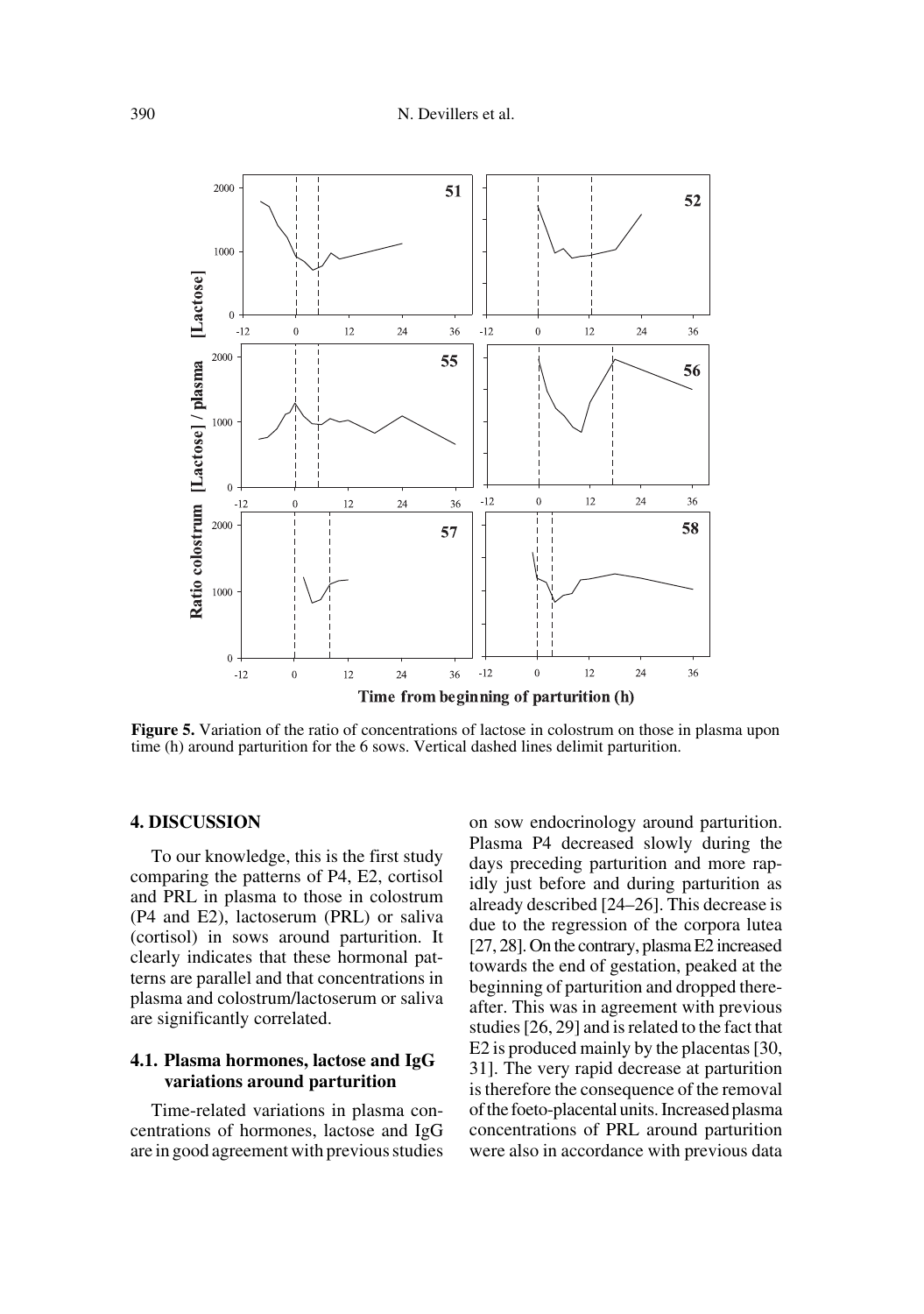[25, 32]. The decrease in P4 and the increase in E2 are necessary for lactogenesis to occur in response to the high levels of PRL [3, 33–35]. Despite a decrease following parturition, our data confirm that plasma PRL concentrations remain relatively high thereafter, which is likely due to stimulation by the suckling piglets [36, 37]. The existence of a negative correlation between P4 and E2 and, between P4 and PRL, together with the coincidental fall of P4 on the one hand and rises in E2 and PRL on the other hand, support the proposed role of the P4 decrease as the trigger for other hormonal variations at parturition [3, 4, 35, 38].

Since the hematocrit did not show significant variations around parturition, the reduction in sow plasma concentrations of IgG noted in the days prior to parturition agreed with the hypothesis that most IgG present in the colostrum are from plasmatic origin [39, 40]. The decrease in the ratio of IgG concentrations in colostrum over those in plasma from 10 h postpartum suggests that closure of mammary epithelium tight junctions is occurring. Progesterone may play an active role in the IgG transfer from plasma to colostrum. Indeed, the decrease in plasma IgG occurred when plasma P4 concentrations were still high. Moreover, P4 was shown to prevent closure of tight junctions between lactocytes in the mouse [10, 11] and, when associated with E2, to enable paracellular transfer of immunoglobulins from plasma to the alveolar lumen of mammary glands in the cow [41]. In sows, Jackson et al. [42] confirmed the positive role of P4 on IgG transfer by showing higher colostrum concentrations of IgG in sows treated with P4 and farrowing at 116 days of gestation instead of 114 days.

We observed that lactose concentrations in plasma were very low at the end of gestation and started to rise from T–72, which was in agreement with previous results [43]. The concentrations in our study were similar to those determined in earlier studies from sows collected by puncture in the ear veins on the day before (around 10  $\mu$ g·mL<sup>-1</sup> in [43]), on the day after (around 40  $\mu$ g·mL<sup>-1</sup> in [44]), and on the following one (around  $30 \mu$ g·mL<sup>-1</sup> in [44]). Peak concentrations in our sows were observed a couple of hours after the beginning of parturition also in agreement with earlier studies [43, 44] but were of lower values (around 40  $\mu$ g·mL<sup>-1</sup> in our study compared to about 90  $\mu$ g·mL<sup>-1</sup> in [43] and 120  $\mu$ g·mL<sup>-1</sup> in [44]). Lactose is specifically produced in the mammary glands and may pass from the alveolar lumen to the blood through paracellular pathways before closure of the tight junctions [5, 46]. The increase in concentrations of lactose in the colostrum occurred under low P4 plasma concentrations but high E2 and PRL concentrations. This was in agreement with the suggested inhibitory action of P4 [4, 47, 48] and stimulatory actions of E2 and PRL [34, 35, 49] on lactose synthesis in the mammary glands. The decrease in the ratio of lactose concentrations in colostrum over those in plasma before and during parturition is in accordance with the passage of lactose from the colostrum to the blood circulation. The following increase in this ratio is probably the consequence of the closure of the tight junctions which begins at parturition [43]. However, it should be noted that plasma concentrations of lactose remained relatively high after T24 in agreement with previous data [44, 46]. This observation strongly suggests that lactose is still transferred from the mammary glands to the peripheral blood after closure of the tight junctions. The mechanisms involved are not known [44].

## **4.2. Comparison of hormone concentrations in plasma and other fluids**

Significant correlations between the concentrations of P4 in plasma and milk have been demonstrated in cows [50, 51], goats [52] and bitches [53]. Several authors reported a strong influence of the lipid content of cows' milk on P4 concentrations in mammary secretions [50, 54–56]. Indeed, after centrifugation of cows' milk, about 80% of P4 is recovered in cream, showing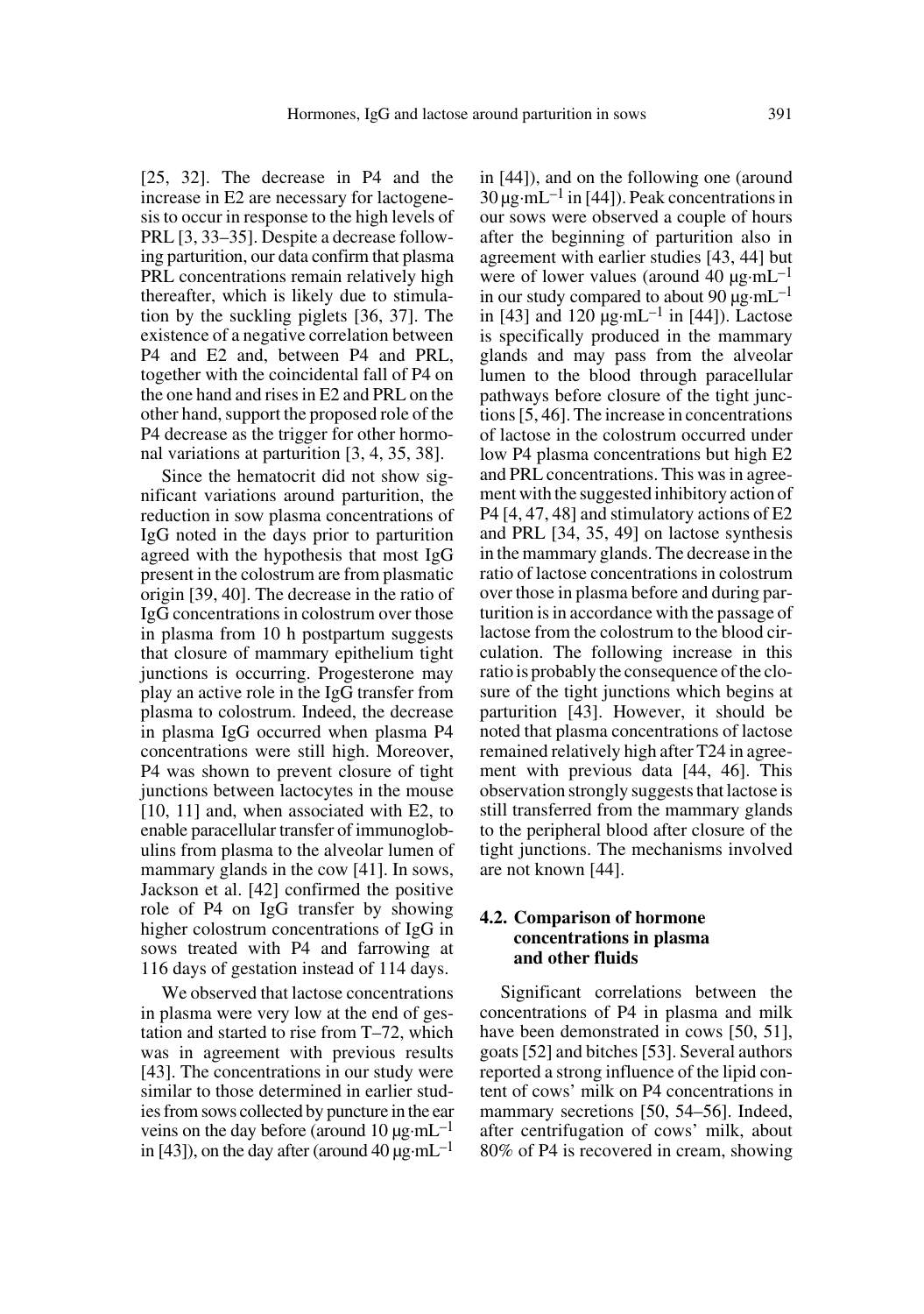a high affinity of P4 for milk fat [54, 57]. In the present study, concentrations of P4 were about 4 times higher in colostrum than in plasma until the end of parturition, which was in agreement with data obtained in cows [50].

Oestradiol-17β has already been assayed in sow colostrum, but only after parturition [14]. Our data show a significant correlation between concentrations of E2 in colostrum and those in plasma, especially during parturition. This was also found to be the case in cows [58–60]. Österlundh et al. [14] reported lower concentrations of E2 in colostrum/milk after parturition ( $< 100$  pg·mL<sup>-1</sup> vs.  $>$  500 pg·mL<sup>-1</sup>) than in the present study despite similar concentrations in plasma. This was to be expected since these authors measured E2 in skimmed milk mammary secretions instead of in whole colostrum as was the case in the present study. Indeed, oestrogen levels are lower when measured in skimmed [14, 61] than in whole colostrum [62]. Moreover, as was the case for P4, E2 is preferentially bound to the cream fraction in cows' milk [57, 63]. It is noteworthy that the E2 ratio between colostrum and plasma increased with time and was much more variable after parturition as for P4. This phenomenon is probably related to a more rapid decrease of the concentrations in blood than in colostrum. Indeed, the release of P4 and E2 from maternal and placental origins ceases at parturition whereas the metabolic clearance of both these steroids at the sow peripheral level is high. Steroid concentrations in mammary secretions could only decrease as the steroid-rich colostrum is removed by the piglets and replaced by new mammary secretions containing lower concentrations of both steroids.

To our knowledge, this is the first report of parturition-related variations of PRL in sow lactoserum. Our data show that these variations are parallel to those observed in plasma and that concentrations in plasma and lactoserum are significantly correlated. However, the correlation is not very high  $(r = 0.31)$  and is slightly lower than that previously measured between values in the serum and in whole milk in sows [13]. In this previous study, correlations ranged between 0.29 and 0.85. Concentrations of PRL were greater in lactoserum than in plasma in the present study (ratio  $= 1.25$ ) whereas concentrations were similar in whole milk and serum in the study from Mulloy and Malven [13]. This difference can be explained by the enrichment of lactoserum in PRL after ultracentrifugation. Indeed, PRL is a peptide hormone with a molecular weight of 24 kD [64] which is probably fully retrieved in the lactoserum after ultracentrifugation whereas the volume of lactoserum represents approximately 80% of the total volume centrifuged.

Salivary cortisol has already been measured in growing pigs and was found to be correlated with plasma cortisol after an acute stress [65]. Cortisol in plasma can be divided into two fractions: the free cortisol, which is biologically active and the cortisol bound to transport proteins like CBG (Corticosteroid Binding Globulin [66]). Only free cortisol can passively diffuse across the secretory cells of salivary glands, and concentrations of cortisol in saliva were found to be close to concentrations of plasmatic free cortisol in man [67]. In our study, total cortisol concentrations in plasma and saliva were highly correlated  $(r = 0.60)$  and salivary concentrations represented 24% of plasma concentrations which is higher than the values found by Cook et al. [65] in growing pigs, Vincent and Michell [68] in dogs and Vining et al. [67] in humans. This elevated salivary to plasma cortisol ratio around parturition can be explained by a lower binding of cortisol to blood proteins at that time. Indeed, plasmatic concentrations of CBG do not vary around parturition [4], while cortisol concentrations show a 4-fold increase during farrowing. The binding capacity of CBG for cortisol is therefore likely exceeded [69] and the free cortisol fraction increases up to 28% of the whole fraction around parturition instead of 10– 13% during gestation [69, 70].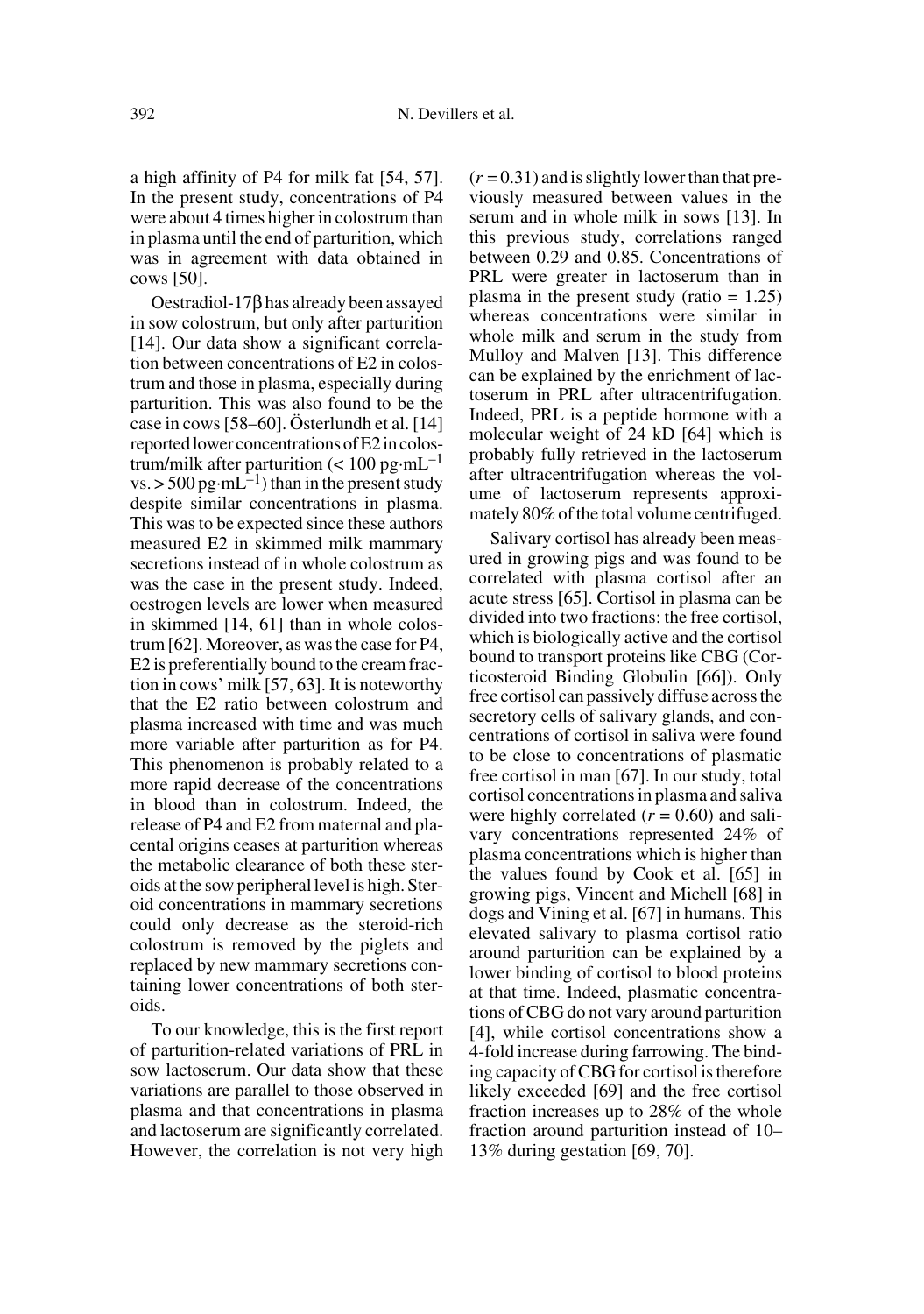## **5. CONCLUSION**

Plasma patterns of the main hormones regulating the parturition process and the initiation of lactation were confirmed. Simultaneously measuring lactose and IgG concentrations in plasma and colostrum may be used to detect when the closure of the tight junctions between mammary secretory cells occurs and hence the transition between colostrum and milk. Further studies should be developed to determine how endogenous- or environmental-related variations in progesterone, oestradiol and cortisol secretion by sows may influence the closure of the tight junctions and hence the amount of colostrum produced by the sows.

Relationships between these hormone concentrations in plasma and in other body fluids, such as colostrum/lactoserum or saliva, were assessed. Measurements of P4, E2 and PRL in colostrum/lactoserum and of cortisol in saliva could be used as alternatives to blood collection in order to determine patterns of variation of these hormones in sows around parturition and how the environment may influence them. However, it should be kept in mind that the correlations were not very high and that the ratio between plasma and colostrum concentrations may vary around parturition. Therefore, particular attention should be given to the moment of sample collection relative to the time of farrowing.

## **ACKNOWLEDGEMENTS**

The authors wish to acknowledge L. Thibault and S. Horth from Lennoxville R&D centre, F. Thomas, M. Lefebvre, S. Lechaud, M. Massard, H. Renoult and Y. Lebreton from INRA-UMRVP, for expert technical assistance. N. Devillers's Ph.D. studentship was funded by ITP (Paris, France) and INRA (Paris, France).

#### **REFERENCES**

[1] Delouis C. Physiology of colostrum production. Ann Rech Vét 1978, 9: 193–203.

- [2] Martinet J, Houdebine LM. Glande mammaire, mammogenèse, facteurs de croissance, lactogenèse. In: Martinet J, Houdebine LM (Eds), Biologie de la lactation, INRA-INSERM, Paris, 1993, p 3–29.
- [3] Liptrap RM. Prostaglandin F2 alpha and progesterone in experimental hypogalactia in sows. Res Vet Sci 1980, 29: 240–247.
- [4] Martin CE, Hartmann PE, Gooneratne A. Progesterone and corticosteroids in the initiation of lactation in the sow. Aust J Biol Sci 1978, 31: 517–525.
- [5] Neville MC, Morton J, Umemura S. Lactogenesis. The transition from pregnancy to lactation. Pediatr Clin North Am 2001, 48: 35–52.
- [6] Farmer C, Robert S, Rushen J. Bromocriptine given orally to periparturient of lactating sows inhibits milk production. J Anim Sci 1998, 76: 750–757.
- [7] Whitacre MD, Threlfall WR. Effects of ergocryptine on plasma prolactin, luteinizing hormone, and progesterone in the periparturient sow. Am J Vet Res 1981, 42: 1538–1538.
- [8] Hartmann PE, Holmes MA. Sow lactation. In: Barnett JL, Hennessy DP (Eds), Manipulating Pig Production II, Australasian Pig Science Association, Werribee, Australia, 1989, p 72–97.
- [9] Klopfenstein C, Couture Y, Martineau GP, Bouchard E. Physiopathologie comparative de la lactation chez la truie et chez la vache. Médecin Véterinaire du Québec 2002, 32: 52–56.
- [10] Nguyen DA, Neville MC. Tight junction regulation in the mammary gland. J Mammary Gland Biol Neoplasia 1998, 3: 233–246.
- [11] Nguyen DA, Parlow AF, Neville MC. Hormonal regulation of tight junction closure in the mouse mammary epithelium during the transition from pregnancy to lactation. J Endocrinol 2001, 170: 347–356.
- [12] Grosvenor CE, Picciano MF, Baumrucker CR. Hormones and growth factors in milk. Endocr Rev 1993, 14: 710–728.
- [13] Mulloy AL, Malven PV. Relationships between concentrations of porcine prolactin in blood serum and milk of lactating sows. J Anim Sci 1979, 48: 876–881.
- [14] Österlundh I, Holst H, Magnusson U. Hormonal and immunological changes in blood and mammary secretion in the sow at parturition. Theriogenology 1998, 50: 465–477.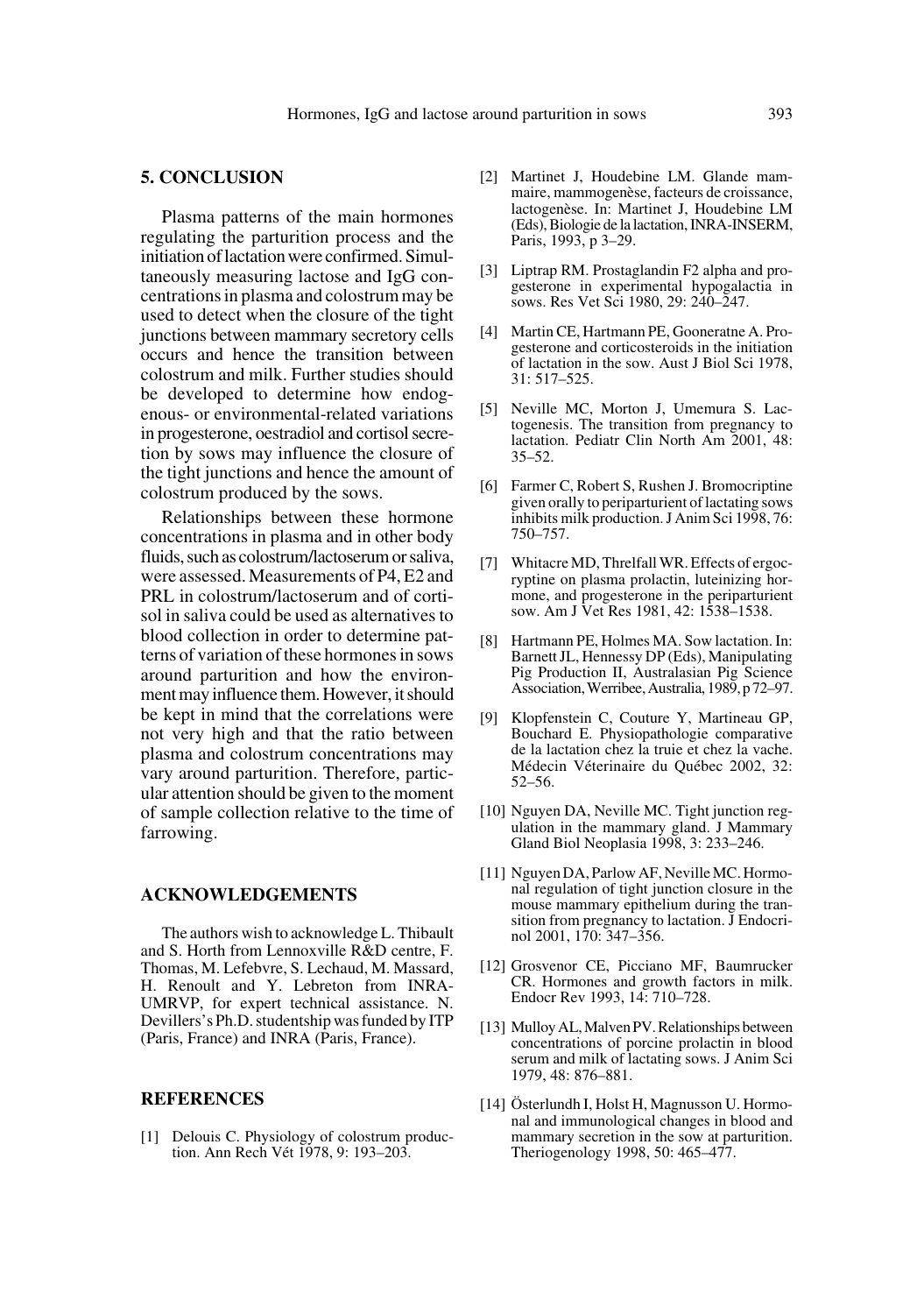- [15] Heap RB, Gwyn M, Laing JA, Walters DE. Pregnancy diagnosis in cows, changes in milk progesterone concentration during the oestrous cycle and pregnancy measured by a rapid radioimmunoassay. J Agric Sci Camb 1973, 81: 151–157.
- [16] Murray RD, Newstead R. Determination of steroid hormones in goats' milk and plasma as an aid to pregnancy diagnosis using an ELISA. Vet Rec 1988, 122: 158–161.
- [17] Camous S, Prunier A, Pelletier J. Plasma prolactin, LH, FSH and estrogen excretion patterns in gilts during sexual development. J Anim Sci 1985, 60: 1308–1317.
- [18] Devillers N, van Milgen J, Prunier A, Le Dividich J. Estimation of colostrum intake in the neonatal pig. Anim Sci 2004, 78: 305–313.
- [19] Robert S, de Passillé AM, St-Pierre N, Dubreuil P, Pelletier G, Petitclerc D, Brazeau P. Effect of the stress of injections on the serum concentration of cortisol, prolactin and growth hormone in gilts and lactating sows. Can J Anim Sci 1989, 69: 663–672.
- [20] Gordon GO, Whittier EO. Proteins of milk. In: Webb BH, Johnson AH (Eds), Fundamentals of diary chemistry, Avi Publishing Company, Westport (Connecticut), 1965, p 54–90.
- [21] AOAC Official methods of analysis. 15th ed, Association of Official Analytical Chemists, Washington DC, 1990.
- [22] Merriam GR, Wachter KW. Algorithms for the study of episodic hormone secretion. Am J Physiol 1982, 243: E310–E318.
- [23] SAS Software release 8.01. SAS institute Inc, Cary NC, 2000.
- [24] Ash RW, Heap RB. Oestrogen, progesterone and corticosteroid concentrations in peripheral plasma of sows during pregnancy, parturition, lactation and after weaning. J Endocrinol 1975, 64: 141–154.
- [25] Meunier-Salaün MC, Gort F, Prunier A, Schouten WPG. Behavioural patterns and progesterone, cortisol and prolactin levels around parturition in European (Large-White) and Chinese (Meishan) sows. Appl Anim Behav Sci 1991, 31: 43–59.
- [26] Taverne M, Bevers MM, Bradshaw JMC, Dieleman SJ, Willemse AH, Porter DG. Plasma concentrations of prolactin, progesterone, relaxin and oestradiol-17β in sows treated with progesterone, bromocryptine or indomethacin during late pregnancy. J Reprod Fertil 1982, 65: 85–96.
- [27] Coggins EG, Van Horn D, First NL. Influence of prostaglandin F2 alpha, dexamethasone, progesterone and induced corpora lutea on porcine parturition. J Anim Sci 1977, 45: 754– 762.
- [28] Gustafsson B, Einarsson S, Larsson K, Edquist LE. Sequential changes of estrogens and progesterone at prostaglandin-induced parturition in the sow. Am J Vet Res 1976, 37: 1017–1020.
- [29] Robertson HA, King GJ. Plasma concentrations of progesterone, oestrone, oestradiol-17beta and of oestrone sulphate in the pig at implantation, during pregnancy and at parturition. J Reprod Fertil 1974, 40: 133–141.
- [30] Baldwin DM, Stabenfeldt GH. Endocrine changes in the pig during late pregnancy, parturition and lactation. Biol Reprod 1975, 12: 508–515.
- [31] Martal J, Haddad B. Physiologie et endocrinologie placentaires. In: Thibault C, Levasseur MC (Eds), La reproduction chez les mammifères et l'homme, INRA Editions – Ellipses, Paris, 2001, p 505–532.
- [32] Dusza L, Krzymowska H. Plasma prolactin levels in sows during pregnancy, parturition and early lactation. J Reprod Fertil 1981, 61: 131–134.
- [33] Falconer IR. Aspects of the biochemistry, physiology and endocrinology of lactation. Aust J Biol Sci 1980, 33: 71–84.
- [34] Houdebine LM, Djiane J, Dusanter-Fourt I, Martel P, Kelly PA. Devinoy E, Servely JL. Hormonal action controlling mammary activity. J Dairy Sci 1985, 68: 489–500.
- [35] Willcox DL, Arthur PG, Hartmann PE, Whitely JL. Perinatal changes in plasma oestradiol-17 beta, cortisol and progesterone and the initiation of lactation in sows. Aust J Biol Sci 1983, 36: 173–181.
- [36] Algers B, Madej A, Rojanasthien S, Uvnäs-Moberg K. Quantitative relationships between suckling-induced teat stimulation and the release of prolactin, gastrin, somatostatin, insulin, glucagon and vasoactive intestinal polypeptide in sow. Vet Res Commun 1991, 15: 395– 407.
- [37] Rushen J, Foxcroft GR, DePassillé AM. Nursing-induced changes in pain sensitivity, prolactin, and somatotropin in the pig. Physiol Behav 1993, 53: 265–270.
- [38] Gooneratne A, Hartmann PE, McCauley I, Martin CE. Control of parturition in the sow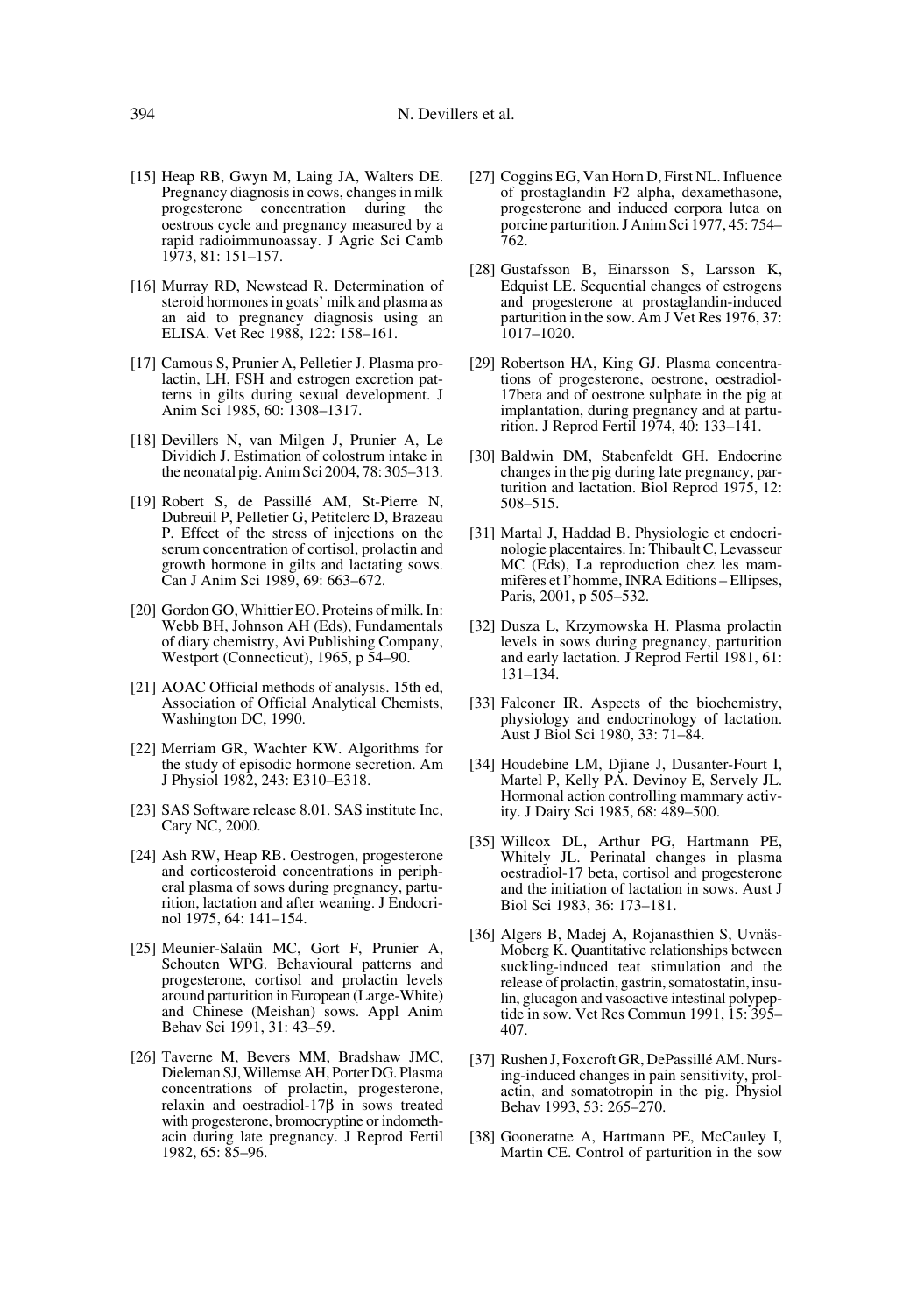using progesterone and prostaglandin. Aust J Biol Sci 1979, 32: 587–595.

- [39] Bourne FJ, Curtis J. The transfer of immunoglobins IgG, IgA and IgM from serum to colostrum and milk in the sow. Immunology 1973, 24: 157–162.
- [40] Huang SC, Hu ZL, Hasler-Rapacz J, Rapacz J. Preferential mammary storage and secretion of immunoglobulin gamma (IgG) subclasses in swine. J Reprod Immunol 1992, 21: 15–28.
- [41] Smith KL, Muir LA, Ferguson LC, Conrad HR. Selective transport of IgG into the mammary gland: role of estrogen and progesterone. J Dairy Sci 1971, 54: 1886–1894.
- [42] Jackson JR, Hurley WL, Easter RA, Jensen AH, Odle J. Effects of induced or delayed parturition and supplemental dietary fat on colostrum and milk composition in sows. J Anim Sci 1995, 73: 1906–1913.
- [43] Hartmann PE, Whitely JL, Willcox DL. Lactose in plasma during lactogenesis, established lactation and weaning in sows. J Physiol. 1984, 347: 453–463.
- [44] Atwood CS, Hartmann PE. Assessment of mammary gland metabolism in the sow. I. Development of methods for the measurement of cellular metabolites in milk and colostrum. J Dairy Res 1995, 62: 189–206.
- [45] Atwood CS, Toussaint JK, Hartmann PE. Assessment of mammary gland metabolism in the sow. II. Cellular metabolites in the mammary secretion and plasma during lactogenesis. J Dairy Res 1995, 62: 207–220.
- [46] Meurer KA, Cox NM, Tubbs RC. Absence of insulin affects recruitment and maintenance of preovulatory follicles in cyclic diabetic gilts. J Anim Sci 1990, 68 (Suppl. 1): 466.
- [47] Nicholas KR, Hartmann PE. Progesterone control of the initiation of lactose synthesis in the rat. Aust J Biol Sci 1981, 34: 435–443.
- [48] Whitely JL, Hartmann PE, Willcox DL, Bryant-Greenwood GD, Greenwood FC. Initiation of parturition and lactation in the sow: effects of delaying parturition with medroxyprogesterone acetate. J Endocrinol 1990, 124: 475–484.
- [49] Nicholas KR, Hartmann PE. Progressive changes in plasma progesterone, prolactin and corticosteroid levels during late pregnancy and the initiation of lactose synthesis in the rat. Aust J Biol Sci 1981, 34: 445–454.
- [50] Ginther OJ, Nuti LC, Garcia MC, Wentworth BC, Tyler WJ. Factors affecting progesterone

concentration in cow's milk and dairy products. J Anim Sci. 1976, 42: 155–159.

- [51] Mauer RE, Rippel RH, Hedlund MT, Hutchinson RE. Plasma and milk progesterone, GnRH and LH in cows. J Anim Sci (Abs.) 1974, 39: 218.
- [52] Bretzlaff KN, Elmore RG, Nuti LC. Use of an enzyme immunoassay to determine concentrations of progesterone in caprine plasma and milk. J Am Vet Med Assoc 1989, 194: 664– 668.
- [53] England GC, Verstegen JP. Progestogen concentration and ionic composition of the mammary secretion of periparturient bitches. J Reprod Fertil (Suppl.) 1997, 51: 209–214.
- [54] Heap RB, Henville A, Linzell JL. Metabolic clearance rate, production rate, and mammary uptake and metabolism of progesterone in cows. J Endocrinol 1975, 66: 239–247.
- [55] Nachreiner RF, Oschmann SJ, Edqvist LE, Richards JI. Factors affecting skim milk progesterone assay results. Am J Vet Res 1992, 53: 1085–1089.
- [56] Pennington JA, Spahr SL, Lodge JR. Influences on progesterone concentration in bovine milk. J Dairy Sci 1981, 64: 259–266.
- [57] Schwalm JW, Tucker HA. Glucocorticoids in mammary secretions and blood serum during reproduction and lactation and distributions of glucocorticoids, progesterone, and estrogens in fractions of milk. J Dairy Sci 1978, 61: 550– 560.
- [58] Erb RE, Chew BP, Keller HF. Relative concentrations of estrogen and progesterone in milk and blood, and excretion of estrogen in urine. J Anim Sci 1977, 45: 617–626.
- [59] Kesler DJ, Peterson RC, Erb RE, Callahan CJ. Concentrations of hormones in blood and milk during and after induction of parturition in beef cattle with dexamethasone and estradiol-17beta. J Anim Sci 1976, 42: 918–926.
- [60] Monk EL, Erb RE, Mollett TA. Relationships between immunoreactive estrone and estradiol in milk, blood, and urine of dairy cows. J Dairy Sci 1975, 58: 34–40.
- [61] Matubsi HY, Bervanakis G, Tritton SM, Campbell RG, Fairclough RJ. Influence of dietary protein of diets given in late gestation and during lactation on protein content and oestrogen concentrations in the colostrum and milk of gilts. Anim Sci 1998, 67: 139–145.
- [62] Farmer C, Houtz SK, Hagen DR. Estrone concentration in sow milk during and after parturition. J Anim Sci 1987, 64: 1086–1089.